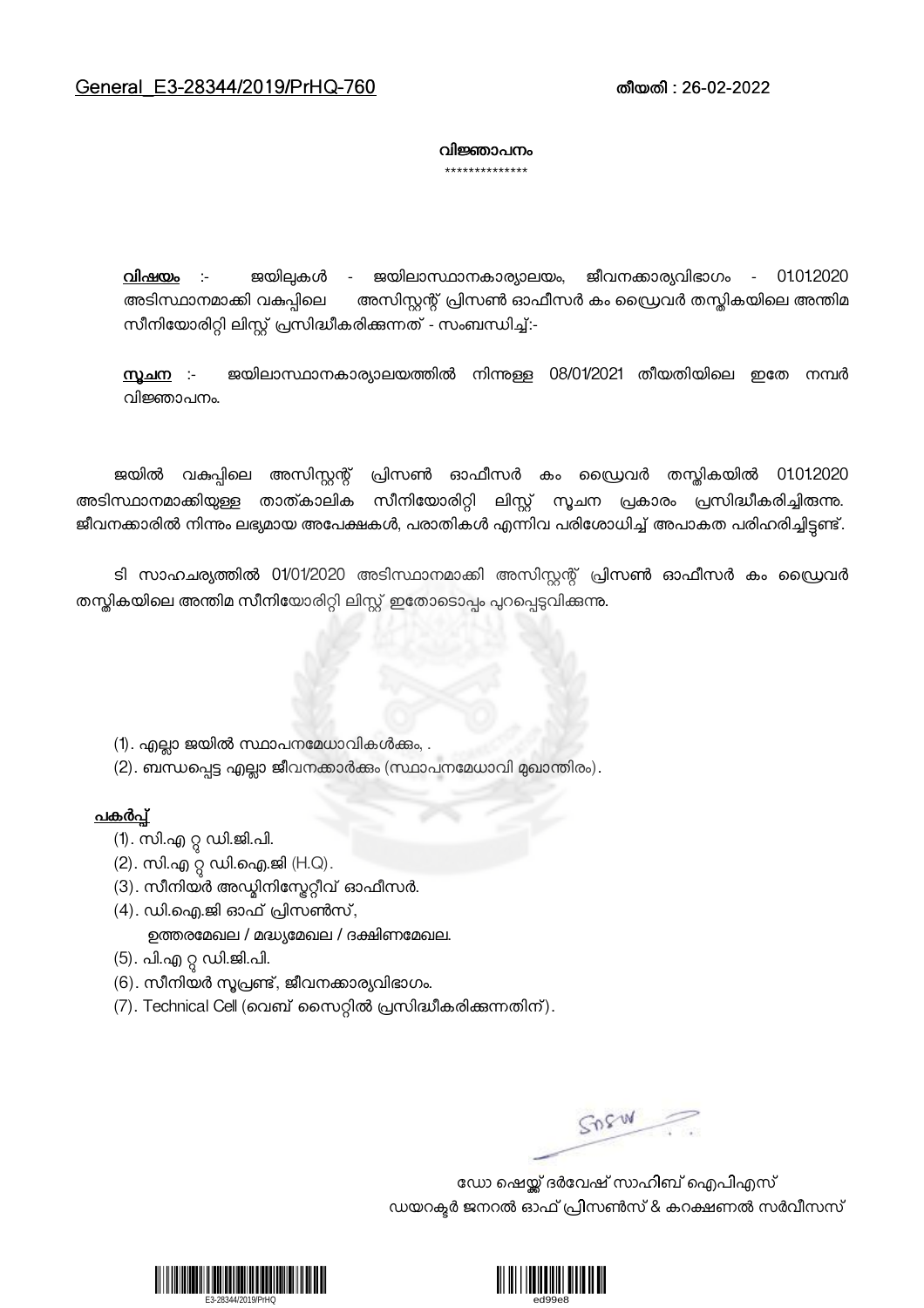



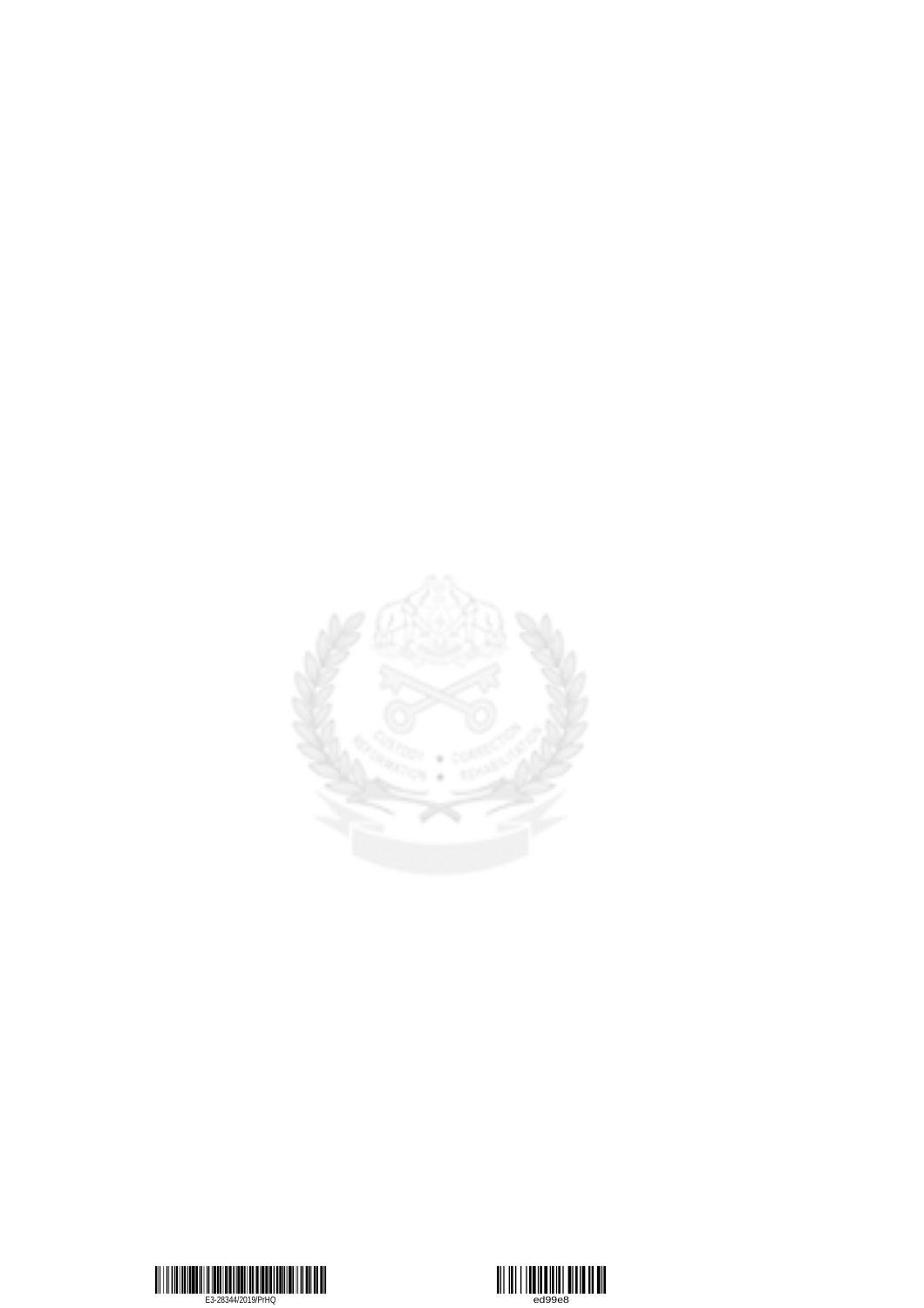

**Correctional Services** 

## General\_E3-28344/2019/PrHQ-800 Dated : 26-02-2022

|                |                               |                                 |                         |                                                                                                          |                                                                                                                          | Final Seniority list of Assistant Prison Officer cum Driver as on 01.01.2020 |                                               |                                                                         |                                                                          |                |  |  |
|----------------|-------------------------------|---------------------------------|-------------------------|----------------------------------------------------------------------------------------------------------|--------------------------------------------------------------------------------------------------------------------------|------------------------------------------------------------------------------|-----------------------------------------------|-------------------------------------------------------------------------|--------------------------------------------------------------------------|----------------|--|--|
|                |                               |                                 |                         | Sanctioned Strength = 64                                                                                 |                                                                                                                          |                                                                              |                                               |                                                                         |                                                                          |                |  |  |
|                |                               |                                 |                         | Qualification                                                                                            |                                                                                                                          |                                                                              | Date of                                       | Regular / Provisional                                                   | <b>Date of Probation</b>                                                 |                |  |  |
|                | <b>SI.No</b> Name of Employee | Institution                     | Date of<br><b>Birth</b> | General                                                                                                  | Dept                                                                                                                     | No. and Date of Advice /<br>Govt. Order                                      | Joining as<br><b>APO Cum</b><br><b>Driver</b> | with Order No. & Date                                                   | Date of Regularization declaration with Order<br>No. & Date              | <b>Remarks</b> |  |  |
|                | $\overline{2}$                | $\mathbf{3}$                    | $\overline{4}$          | 5                                                                                                        | 6                                                                                                                        | $\overline{7}$                                                               | 8                                             | 9                                                                       | 10                                                                       | 11             |  |  |
|                | <b>Bobby Varghese</b>         | High Security Prison,<br>Viyyur | 11.05.1978              | Plus Two                                                                                                 | KJSOT including Firing<br>& Drill                                                                                        | RI (4)3718/2011<br>dtd.17.10.2016 of KPSC<br>District Office, Thrissur       | 10.11.2016                                    | CPV3(E) 4/19<br>dt.04.01.2019 of Supdt.<br>C.P Viyyur                   | CPV3(E) 4(1)/19<br>dt.04.01.2019 of Supdt.<br>C.P Viyyur                 |                |  |  |
| 2              | Satheesh M.                   | Sub Jail, Viyyur                | 15.05.1986              | SSLC, ITI/ITC<br>Mechanic Motor Vehicle                                                                  | KJSOT including Firing<br>& Drill                                                                                        | RI (4)3718/2011<br>dtd.17.10.2016 of KPSC<br>District Office, Thrissur       | 16.11.2016                                    | CPV3(E) 173(3)/18<br>dt.26.11.2018 of Supdt.<br>C.P Viyyur              | CPV3(E) 57(1)/19<br>dt.20.04.2019 of Supdt.<br>C.P Viyyur                |                |  |  |
| 3              | Vijeesh K. Vijayan            | Sub Jail, Viyyur                | 14.05.1992              | <b>SSLC, VHSE</b>                                                                                        | <b>KJSOT</b>                                                                                                             | RI (4)3718/2011<br>dtd.17.10.2016 of KPSC<br>District Office, Thrissur       | 09.11.2016                                    | 09.11.2016<br>CPV-3(E)4/2019<br>dtd.04.01.2019 of Supct.<br>C.P, Viyyur | 15.11.2018<br>CPV-3(E) 11(1)/2019<br>17.01.2019 of Supdt.<br>C.P, Viyyur |                |  |  |
| $\overline{4}$ | Sasindran<br>Valiyamuttath    | Women Prison,<br>Kannur         | 20.04.1981              | $1)$ SSLC<br>2) LMV, HPMV,<br>HGMV, LMV-Badge<br>(Motor Vehicles Dept.<br>Kerala<br>3) Escavator Licence | A Hand book of Prison<br>Rules and the Kerala<br>Sub Jail Rules, Practical<br>Test<br><u> Al II II IIII ATTIITII AIL</u> | CV(4)2062/2011<br>dtd.21.10.2016 of KPSC<br>District Office, Kannur          | 30.11.2016                                    | No.335(2)/2019<br>dtd.08.08.2019 of<br>Superintendent, C.P,<br>Kannur.  | E2-5897/2019/DIGP NZ<br>dtd.11.12.19 of DIG<br>N.Z, Kozhikode.           |                |  |  |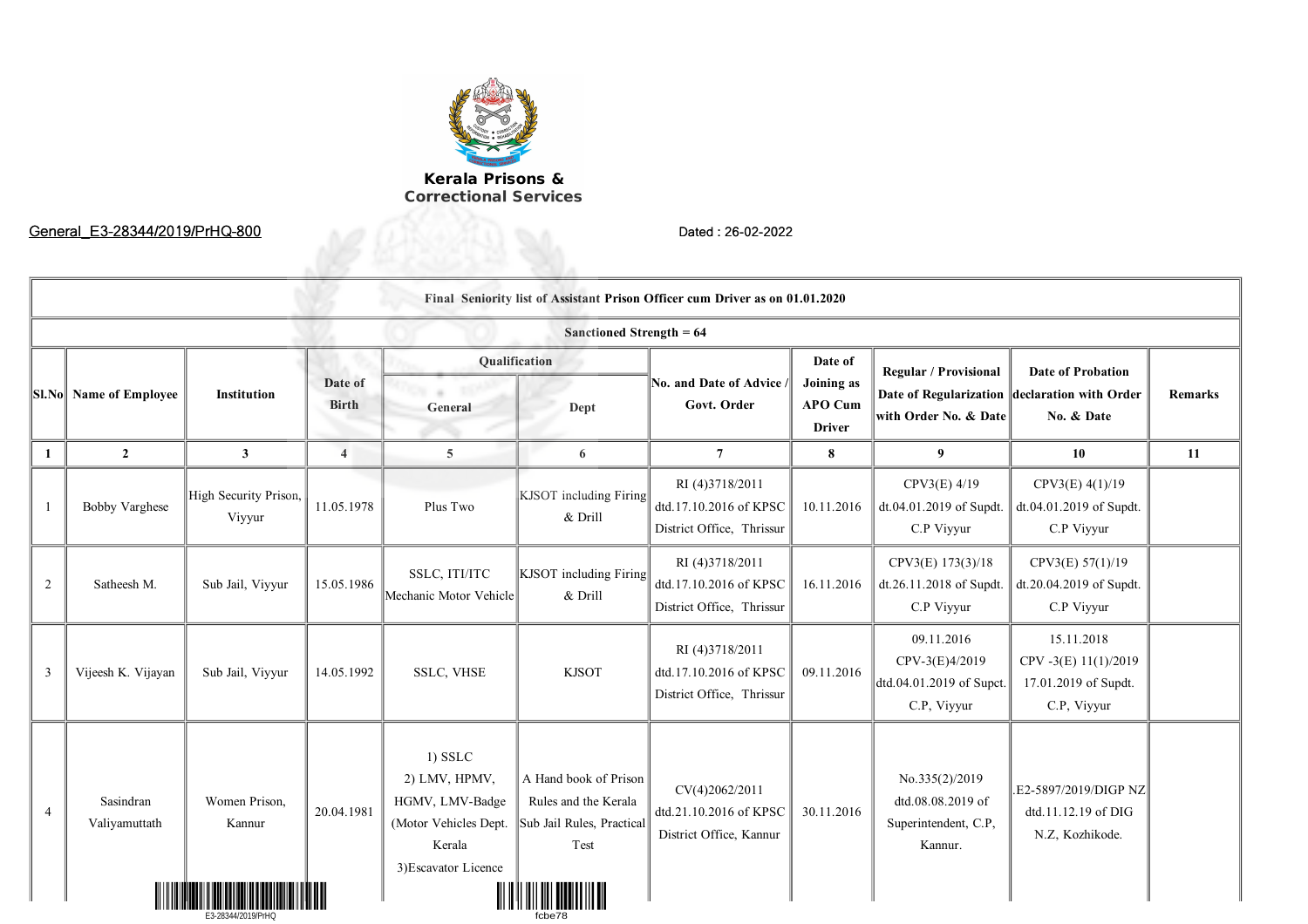| 5              | Sreerash E.T. | Special Sub Jail,<br>Kannur                                                        | 08.01.1981 | <b>SSLC</b>                                                                      |                                                                                    | CV(4)2062/2011<br>dtd.21.10.2016 of KPSC<br>District Office, Kannur  | 24.11.2016 | No.335(2)/2019<br>dtd.08.08.2019 of<br>Superintendent, C.P,<br>Kannur.     | Not Declared                                                                    |                                               |
|----------------|---------------|------------------------------------------------------------------------------------|------------|----------------------------------------------------------------------------------|------------------------------------------------------------------------------------|----------------------------------------------------------------------|------------|----------------------------------------------------------------------------|---------------------------------------------------------------------------------|-----------------------------------------------|
| 6              | Ratheesh V.R. | Open Prison,<br>Cheemeni                                                           | 27.05.1982 | Plus 2, Automobile<br>Engineering                                                | <b>KJSOT</b>                                                                       | CV(4)2062/2011<br>dt.13.01.17 of KPSC<br>District Office Kannur      | 06.02.2017 | JOB No.425/2019<br>dt.11.10.2019 of Supdt.<br>C.P Kannur                   | 28.02.2019<br>E2-7531/2019/ DIGP NZ<br>dt.28.12.2019 of DIG<br>N.Z, Kozhikode   |                                               |
| $\overline{7}$ | Subinlal V.K. | Special Sub Jail,<br>Kannur                                                        | 30.03.1993 | $1)$ SSLC<br>2) LMV, HPMV,<br>HGMV, LMV-Badge<br>(Motor Vehicles Dept.<br>Kerala | A Hand book of Prison<br>Rules and the Kerala<br>Sub Jail Rules, Practical<br>Test | CV(4) 2062/11<br>dtd.28.02.2017 of KPSC<br>District Office, Kannur   | 24.03.2017 | JOB 534/2019<br>dtd.14.12.19 of<br>Superintendet C.P<br>Kannur             | 07.04.2019<br>$E2-$<br>322/2020/DIGP NZ,<br>06/04/2020 of DIG N.Z,<br>Kozhikode |                                               |
| 8              | Vijayan K.V   | District Jail, Hosdurg                                                             | 15.12.1979 | Pree-degree                                                                      | <b>KJSOT</b>                                                                       | CV(4) 2062/2011<br>dt.29.05.2017 of KPSC<br>District Office, Kannur  | 15.06.2017 | JOB-427/2019<br>dt.11.10.2019 of Supdt.<br>C.P Kannur                      | E2-9102/2019/DIGPNZ<br>dt.07.04.2020 of DIG<br>N.Z, Kozhikode                   |                                               |
| 9              | Arjun Mohan   | Special Sub Jail,<br>Devikulam                                                     | 22.05.1988 | <b>SSLC</b>                                                                      | Kerala Prison and Sub<br>Jail Rules (written) and<br>Practical Test                | RI(IV)3718/11<br>dtd.14.07.2017 of KPSC<br>District Office, Thrissur | 31.08.2017 | 31.08.2017<br>CPV3(E)147(2)/2018,<br>dt.06.10.2018 of Supdt.<br>C.P Viyyur | 31.08.2019<br>CPV3(E)187/19,<br>dt.20.11.2019 of Supdt.<br>C.P Viyyur           |                                               |
| 10             | Jubimon G.    | District Jail,<br>Eranakulam                                                       | 05.12.1986 | <b>SSLC</b>                                                                      | <b>KJSOT</b>                                                                       | RI(IV)3718/11<br>dtd.14.07.2017 of KPSC<br>District Office, Thrissur | 31.08.2017 | CPV 3(E) 52(2)/2018<br>dtd.11.04.2018 of Supdt.<br>C.P, Viyyur.            | 05.09.2019<br>E1-1603/2020/DIGP CZ,<br>dt11.06.2020 of DIG<br>C.Z Thrissur.     |                                               |
| 11             | Ramu R.       | Sub Jail, Eranakulam                                                               | 25.05.1990 | <b>B.A.</b>                                                                      | <b>KJSOT</b>                                                                       | RI(IV)3718/11<br>dtd.14.07.2017 of KPSC<br>District Office, Thrissur | 31.08.2017 | CPV 3(E) 52(2)/2018<br>dtd.11.04.2018 of Supdt.<br>C.P, Viyyur.            | 31.08.2019 CPV3-E2-<br>40/2019/CPV<br>dtd.27.09.2019 of supdt.<br>C.P Viyyur    |                                               |
| 12             | Jolly K.O     | Sub Jail, Chavakkad                                                                | 11.01.1979 | <b>SSLC</b>                                                                      |                                                                                    | RI(4) 3718/11<br>dt.14.08.19 of KPSC<br>District Office Thrissur     | 19.09.2019 | Not regularized                                                            | Not declared                                                                    | Earliest<br>Effective<br>Advice<br>14/07/2017 |
|                |               | <u>TITTI TITTI TALLIITTI TITTI TAN TANTI TALLIITTI TANTU TANTI TAN TAN TAN TAN</u> |            |                                                                                  | <u>. Ali in îl lot lot de atacılı ili ali</u>                                      |                                                                      |            |                                                                            |                                                                                 |                                               |



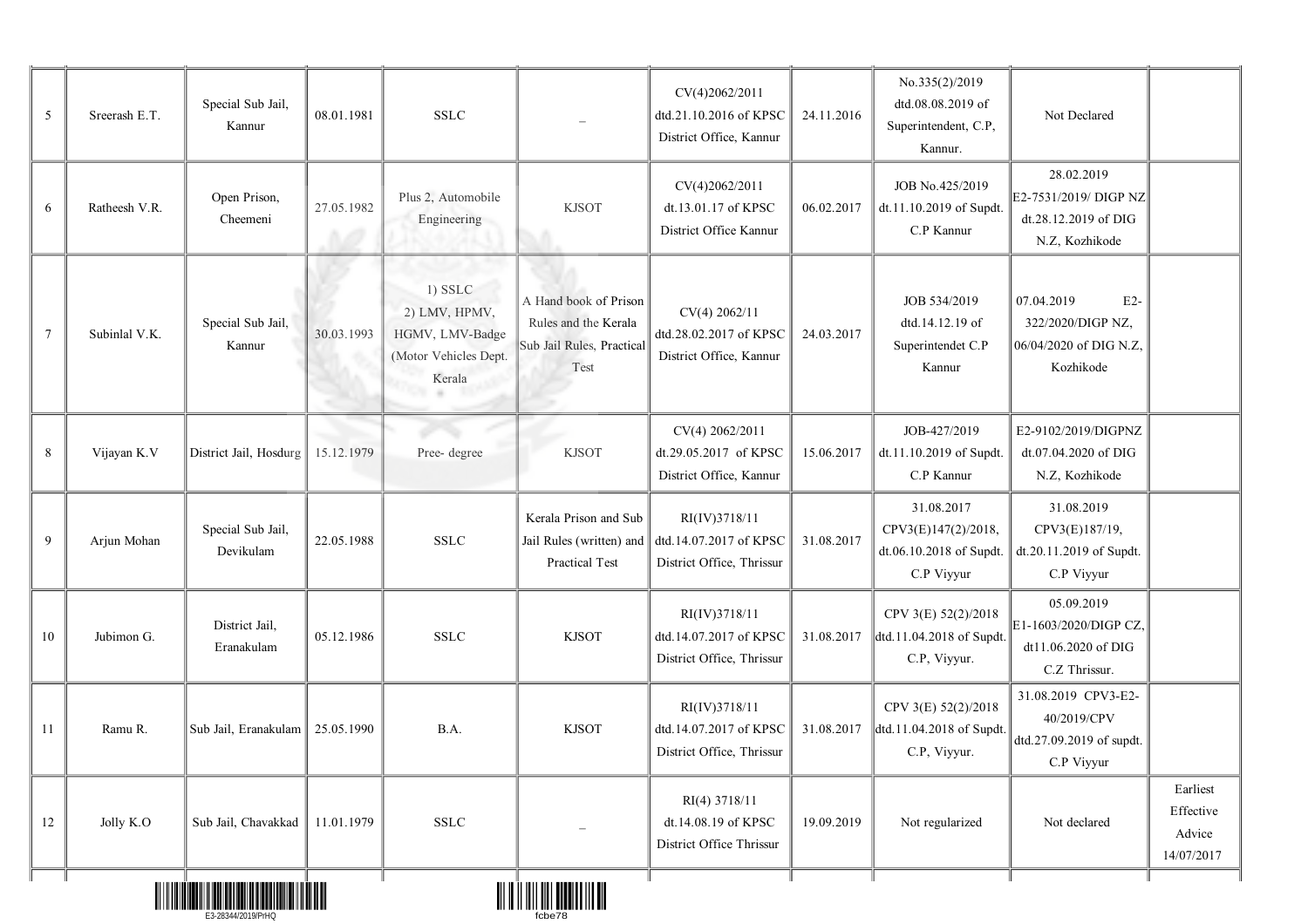| 13 | Murali Mohan      | DIG Office, Central<br>Zone, Thrissur       | 02.05.1984 | ${\tt SSLC}$                        | HGMV, HPMV Licence<br>with badge       | RI(IV)3718/11<br>dtd.14.07.2017 of KPSC<br>District Office, Thrissur                                                    | 30.08.2017 | CPV 3(E) 22(1) /2019<br>dtd.06.02.19 of Supdt.<br>C.P Viyyur                | Not declared                                                                                                                                   |  |
|----|-------------------|---------------------------------------------|------------|-------------------------------------|----------------------------------------|-------------------------------------------------------------------------------------------------------------------------|------------|-----------------------------------------------------------------------------|------------------------------------------------------------------------------------------------------------------------------------------------|--|
| 14 | Mukesh Kumar K.M. | District Jail,<br>Kottayam                  | 19.04.1983 | Degree                              | <b>KJSOT</b>                           | RI(IV)3718/11<br>dtd.14.07.2017 of KPSC<br>District Office, Thrissur                                                    | 29.08.2017 | No.CPV $3(E)$<br>52(2)/2018 dtd.29.08.17                                    | No.CPV3-E2-<br>40/2019/CPV<br>dtd.27.09.19                                                                                                     |  |
| 15 | Prasad K.M.       | Open Prison,<br>Nettukaltheri               | 30.05.1983 | SSLC, HPMV, HGMV<br>Badge           | <b>KJSOT</b>                           | DTD(3)743/14(2)<br>dt.18.08.17 of KPSC<br>District Office, Tvm                                                          | 07.09.2017 | SICA 1-6800/2019/<br><b>DIGSICA</b><br>dtd.29.11.2019 of DIG<br>S.Z Tvm     | 07.09.2019<br>SICA 3-<br>1412/2020/DIGSICA, dt:<br>25/04/2020 of DIG S.Z<br>Tvm                                                                |  |
| 16 | Aneesh N Khan     | Sub Jail, Attingal                          | 02.07.1991 | <b>B.Tech</b><br><b>TELEVISION</b>  | <b>KPR Basic Training</b>              | DTD(3)743/14(2)<br>dt.18.08.17 of KPSC<br>District Office, Tvm                                                          | 08.09.2017 | SICA 9-<br>647/2019/DIGSICA<br>dtd.21.02.2018 of DIG<br>S.Z, Tvm            | SICA 9-<br>5537/2019/DIGSICA;<br>dtd.15.10.2019 of DIG<br>S.Z, Tvm                                                                             |  |
| 17 | Shynu O           | District Jail,<br>Alappuzha                 | 20.12.1982 | <b>SSLC</b>                         |                                        | DTD(3)743/14(2)<br>dt.18.08.17 of KPSC<br>District Office, Tvm                                                          | 07.09.2017 | Provisional                                                                 | Not declared                                                                                                                                   |  |
| 18 | Justin Jose       | Special Sub Jail,<br>Neyyattinkara          | 22.05.1989 | Plus Two, ITI Diesel<br>Mechanic    | officers test                          | Advice Letter No.DTD(3)<br>Kerala Jail Subordinate $\parallel$ 743/14(2) dt.18.08.17 of<br>KPSC District Office,<br>Tvm |            | 11.09.2017<br>No. SICA3 -<br>29/04/2020 of DIG S.Z<br>Tvm                   | Order   11.09.2019<br>Order<br>No. SICA3 -<br>11.09.2017 2159/2020/DIGSICA, dt: 2159/2020/DIGSICA, dt:<br>$11/06/2020$ of DIG $\rm S.Z$<br>Tvm |  |
| 19 | Udaya Kumar.S     | Prisons Headquarters,<br>Thiruvananthapuram | 20.05.1977 | SSLC, LMV, HPMV,<br>HGMV, LMV-Badge |                                        | DTD(3)743/14(2)<br>dt.18.08.17 of KPSC<br>District Office, Tvm                                                          | 09.07.2017 | 07/09/2017 SICA1-<br>2681/2020/DIGSICA dtd<br>05/06/2020 of DIG S.Z,<br>Tvm | 07/09/2019<br>E3-<br>20000/2020/PrHQ,<br>dt:27/10/2020                                                                                         |  |
| 20 | Ratheesh Kumar K  | Central Prison,<br>Thiruvananthapuram       | 22.05.1981 | <b>SSLC</b>                         |                                        | DTD(3) 743/14-3<br>dt.18.08.17 of KPSC<br>District Office.<br>Thiruvananthapuram                                        | 11.09.2017 |                                                                             | Not declared                                                                                                                                   |  |
| 21 | Sumesh K.G.       | Special Sub Jail,<br>Muvattupuzha           | 21.05.1984 | $\operatorname{\mathsf{SSLC}}$      |                                        | RI (4)3718/2011<br>dtd.16.09.2017 of KPSC<br>District Office, Thrissur                                                  | 11.10.2017 | CPV 3 (E) 52 (2)/2018<br>dt.11.04.2018 of Supdt.<br>C.P, Viyyur             | Not declared                                                                                                                                   |  |
|    |                   |                                             |            |                                     | ╢╎║ <sup>║</sup> ╎║║┆║╎║╎ <b>╢╢╢╢╎</b> |                                                                                                                         |            |                                                                             |                                                                                                                                                |  |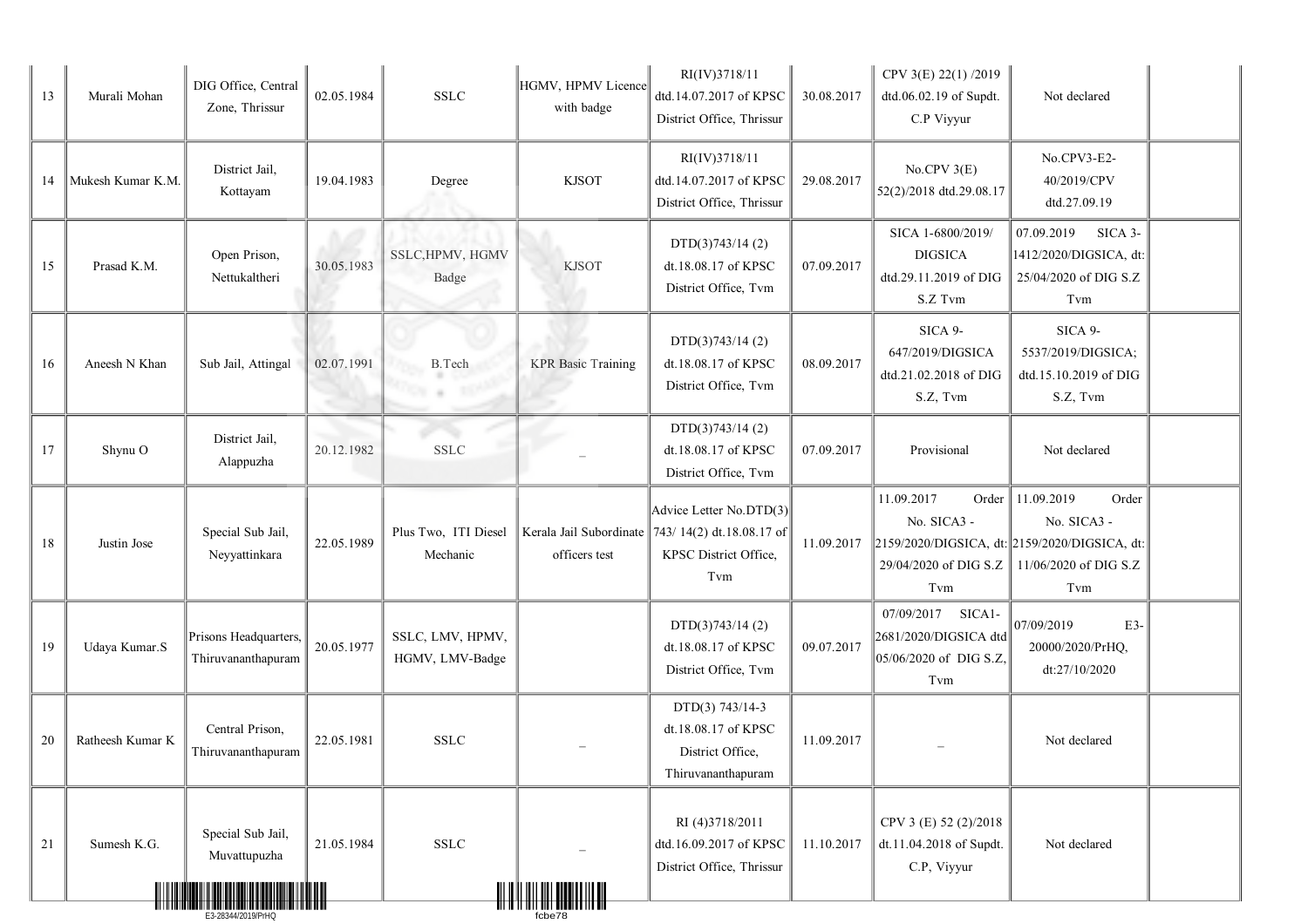| 22 | Rinesh P.K.<br>Puthukkulangara | Central Prison,<br>Kannur             | 29.10.1988 | SSLC, Plus Two, LMV,<br>HPMV, HGMV |                                                | CV(4) 2062/2011<br>dt.22.09.2017 of KPSC<br>District Office Kannur                 | 17.10.2017 | 17.10.2017<br>JOB-<br>426/2019 dt.11.10.2019<br>of Supdt. C.P Kannur                 | 28/10/2019<br>JOB-<br>481(B)/2019<br>dt.28.10.2019 of Supdt.<br>C.P Kannur           |  |
|----|--------------------------------|---------------------------------------|------------|------------------------------------|------------------------------------------------|------------------------------------------------------------------------------------|------------|--------------------------------------------------------------------------------------|--------------------------------------------------------------------------------------|--|
| 23 | Sayoj C.V.                     | Central Prison,<br>Kannur             | 15.04.1989 | SSLC, Plus Two, LMV,<br>HPMV, HGMV |                                                | CV(4) 2062/2011<br>dt.22.09.2017 of KPSC<br>District Office, Kannur                | 17.10.2017 | 17.10.2017<br>JOB-<br>426(A)/2019<br>dt.11.10.2019 of Supdt.<br>C.P, Kannur          | 17.10.2019<br>JOB-<br>461(B)/2019<br>dt.23.10.2019 of Supdt.<br>C.P, Kannur          |  |
| 24 | Shinoj P.C.                    | District Jail,<br>Mananthavady        | 25.02.1981 | SSLC, LMV, HPMV,<br><b>HGMV</b>    | <b>KJSOT</b>                                   | CV(4) 2062/2011<br>dt.22.09.2017 of KPSC<br>District Office, Kannur                | 12.10.2017 | JOB-426/2019<br>dt.11.10.2019 of Supdt.<br>C.P, Kannur                               | 12.10.2019<br>$E2-$<br>9101/2019/DIGP NZ,<br>dt:20/04/2020 of DIG<br>N.Z, Kozhikode. |  |
| 25 | Jijesh M.M.                    | Special Sub Jail,<br>Irinjalakuda     | 30.05.1985 | 1) SSLC<br>2) Plus Two<br>$3)$ BA  | HGMV, HPMV Licence<br>with badge               | RI(4)3718/11<br>dtd.26.09.2017 of KPSC<br>District Office, Thrissur                | 01.11.2017 | CPV 3(E) 29/2018<br>dtd.24.08.18                                                     | CPV 3(E) 172(3)/2019<br>dtd.01.11.19                                                 |  |
| 26 | Mahesh R.                      | Special Sub Jail,<br>Mavelikkara      | 08.05.1988 | <b>SSLC</b>                        | KPR Paper I, Practical<br>Paper II             | DTD (3) 743/14<br>dtd.21.10.2017 of KPSC<br>District Office, Tvm                   | 06.11.2017 | JOB No.CP4-25/2018<br>dtd.13.07.2018 of Supdt<br>C.P, Tvm                            | 06.11.2019<br>SICA 3-66/20/DIGSICA<br>dt.14.02.2020 of DIG<br>S.Z, Tvm               |  |
| 27 | Pradeesh N.T.                  | District Jail, Viyyur                 | 01.01.1988 | Plus Two                           | KPR and practical test                         | RI(4)3718/11<br>dtd.08.11.2017 of KPSC<br>Thrissur                                 | 18.12.2017 | CPV 3(E) 129/2018<br>dtd.24.08.2018 of Supdt. dtd.15.02.2020 of Supdt.<br>C.P Viyyur | CPV 3(E) 34(1)/2020<br>C.P Viyyur                                                    |  |
| 28 | Shibin A.L.                    | District Jail,<br>Thiruvananthapuram  | 12.03.1989 | Plus Two                           | <b>KJSOT</b>                                   | DTD(3)743/2014<br>dt.14.12.17 of KPSC<br>District Office, Tvm                      | 29.12.2017 | SICA 1-<br>3005/2015/DIGSICA<br>dt.04.09.18 of DIG, S.Z,<br>Tvm                      | 04.01.2020<br>SICA 3-<br>142/2020/DIGSICA<br>dt.06.02.20 of DIG, S.Z,<br>Tvm         |  |
| 29 | Abdul Latheef A.               | District Jail, Idukki                 | 15.10.1981 | <b>SSLC</b>                        |                                                | RI(4) 3718/11<br>Ddt.23.01.2018 of KPSC 05.02.2018<br>District Office, Thrissur    |            | 05.02.2018<br>CPV3(E)164(2)/2019,<br>dt:22.10.2019 of Supdt,<br>C.P Viyyur           | CPV3(E) 39(1)/2020<br>dt:22.02.2020 of Supdt.<br>C.P Viyyur                          |  |
| 30 | Sumeesh S                      | Central Prison,<br>Thiruvananthapuram | 06.02.1991 | Plus Two                           | KJSOT<br><u> III III IIII IIII IIIIIII III</u> | $DTD(3) 743/14-1$<br>dt.26.02.18 of KPSC<br>District Office,<br>Thiruvananthapuram | 10.04.2018 | 10.04.2018 SICA 3-<br>2041/2020/DIGSICA,<br>dt:22/04/2020 of DIG<br>S.Z, Tvm         | 10.04.2020 AN SICA<br>3-3396/2020/DIGSICA,<br>dt:24/07/2020 of DIG<br>S.Z, Tvm       |  |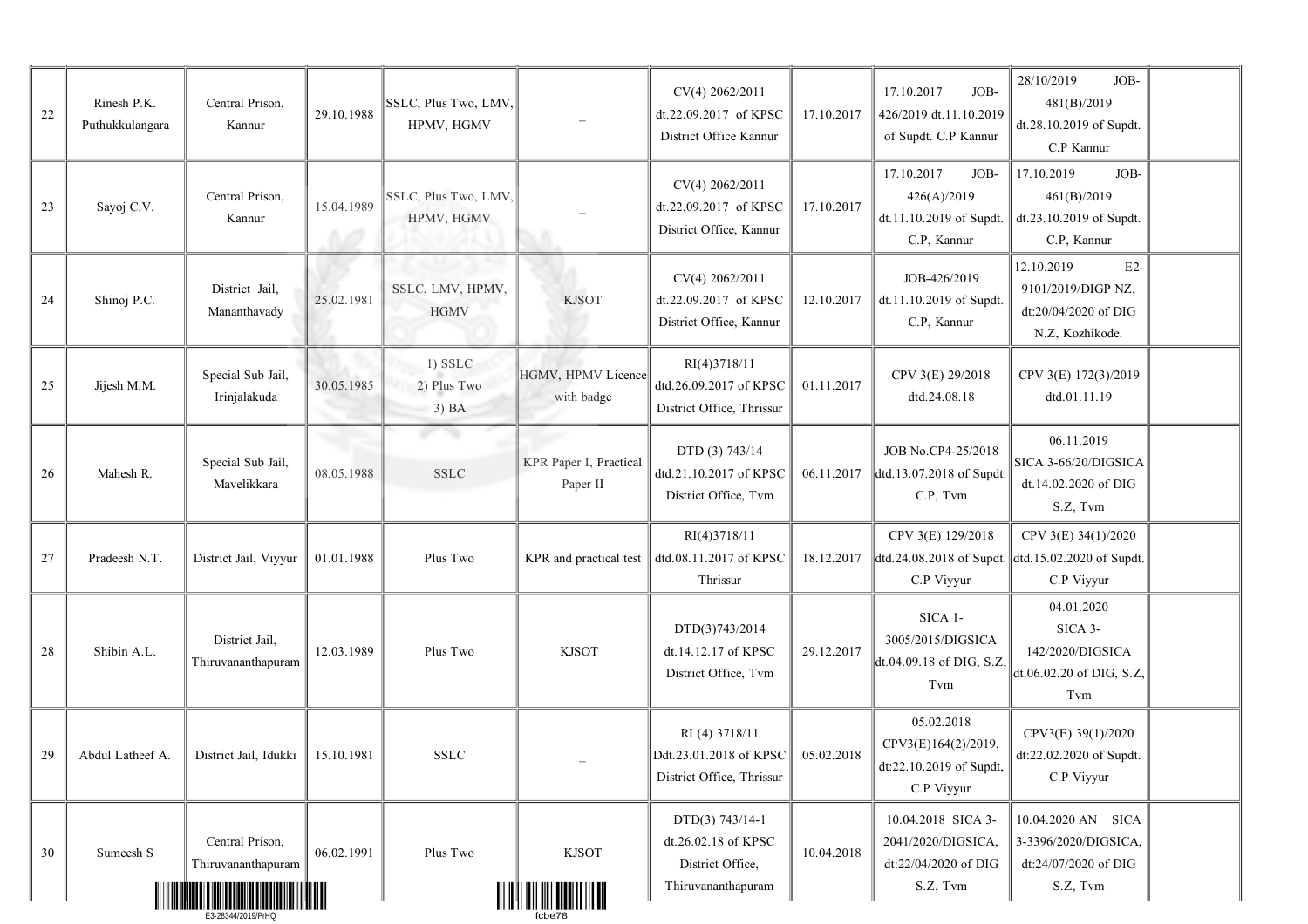| 31 | Shobin C Jose   | Deputy Inspector<br>General of Prisons<br>Office, Central Zone,<br>Thrissur | 01.08.1987 | Plus Two                                                                                                 | KPR & Practical test                               | RI(4) 3718/11<br>dt.16.04.2018 of KPSC<br>District Office, Thrissur              | 10.05.2018 | 10.05.2018<br>CPV3(E) 22 (1)/2019<br>dt.06.02.2019 of Supdt.<br>C.P Viyyur | 10.05.2020<br>Order<br>No. E1-<br>2884/2020/DIGPCZ,<br>dt:22/06/2020.                        |  |
|----|-----------------|-----------------------------------------------------------------------------|------------|----------------------------------------------------------------------------------------------------------|----------------------------------------------------|----------------------------------------------------------------------------------|------------|----------------------------------------------------------------------------|----------------------------------------------------------------------------------------------|--|
| 32 | Ajithmon K.A.   | Borstal School,<br>Thrikkakkara                                             | 30.05.1989 | $1)$ SSLC<br>2) Plus Two<br>3) Heavy Motor Driving<br>Licence                                            | <b>KJSOT</b>                                       | RI (4) 3718/2011<br>dtd.16.04.2018 of KPSC<br>District Office, Thrissur          | 11.05.2018 | Order No.CPV-3(E)<br>164(2)/2019<br>dtd.22.10.2019 of Supdt.<br>C.P Viyyur | 11.05.2020<br>Order<br>No. E1-<br>2492/2020/DIGPCZ, dt:<br>22/06/2020 of DIG C.Z<br>Thrissur |  |
| 33 | Prasanth Y      | District Jail, Kollam                                                       | 02.10.1983 | Plus Two                                                                                                 |                                                    | DTD(3)743/14<br>dt.29.05.2018 of KPSC<br>District Office,<br>Thiruvananthapuram  | 18.06.2018 | Not regularised                                                            | Not declared                                                                                 |  |
| 34 | Jineeshmon P.D. | District Jail,<br>Alappuzha                                                 | 10.04.1982 | <sup>N</sup> ODE & 19 <sup>69</sup><br>Pree Dregree, LMV,<br>HPMV, HGMV                                  |                                                    | DTD (3)743/14<br>dt.17.07.18 of KPSC<br>District Office,<br>Thiruvananthapuram   | 09.08.2018 | Provisional                                                                | Not declared                                                                                 |  |
| 35 | Dhaneshkumar O  | District Jail, Kollam                                                       | 15.05.1993 | <b>SSLC</b>                                                                                              |                                                    | DTD (3)743/14<br>dt.22.10.2018 of KPSC<br>District Office,<br>Thiruvananthapuram | 08.11.2018 | CP4-53/2019 dt.12.07.19<br>of Superintendent, C.P<br>Tvm                   | Not declared                                                                                 |  |
| 36 | Vijoy K.S.      | Women Prison,<br>Viyyur                                                     | 30.05.1986 | 1) SSLC<br>2) ITI                                                                                        | KPR & Practical test                               | RI(4) 3718/11<br>dt.14.08.19 of KPSC<br>District Office Thrissur                 | 19.09.2019 | Not regularized                                                            | Not declared                                                                                 |  |
| 37 | Jithu Gopi      | Special Sub Jail,<br>Ponkunnam                                              | 24.02.1989 | M.A.                                                                                                     |                                                    | RI(4)3718/11 dt.14.08.19<br>of KPSC, District Office,<br>Trissur                 | 19.09.2019 | Not regularized                                                            | Not declared                                                                                 |  |
| 38 | Jomon T.A.      | Central Prison.<br>Viyyur                                                   | 02.11.1985 | 1. 10th std equivalance a<br>level certificate<br>2. Indian Union Kerala<br><b>State Driving Licence</b> |                                                    | RI(4) 3718/11<br>dt.14.08.19 of KPSC<br>District Office Thrissur                 | 19.09.2019 | Not regularized                                                            | Not declared                                                                                 |  |
| 39 | Anish Antony    | Central Prison,<br>Viyyur                                                   | 15.05.1981 | $\operatorname{\mathbf{SSLC}}$                                                                           | HGMV, HPMV Licence<br>with badge                   | RI(4) 3718/11<br>dt.14.08.19 of KPSC<br>District Office Thrissur                 | 19.09.2019 | Not declared                                                               | Not declared                                                                                 |  |
|    |                 | <del>.</del><br>E3-28344/2019/PrH                                           |            |                                                                                                          | ╶ <mark>╫┼┼╴╂╿┨┼╶╉╂╊╂┼╀╂┼┼┼╂╴╂┼</mark> ╂<br>fcbe78 |                                                                                  |            |                                                                            |                                                                                              |  |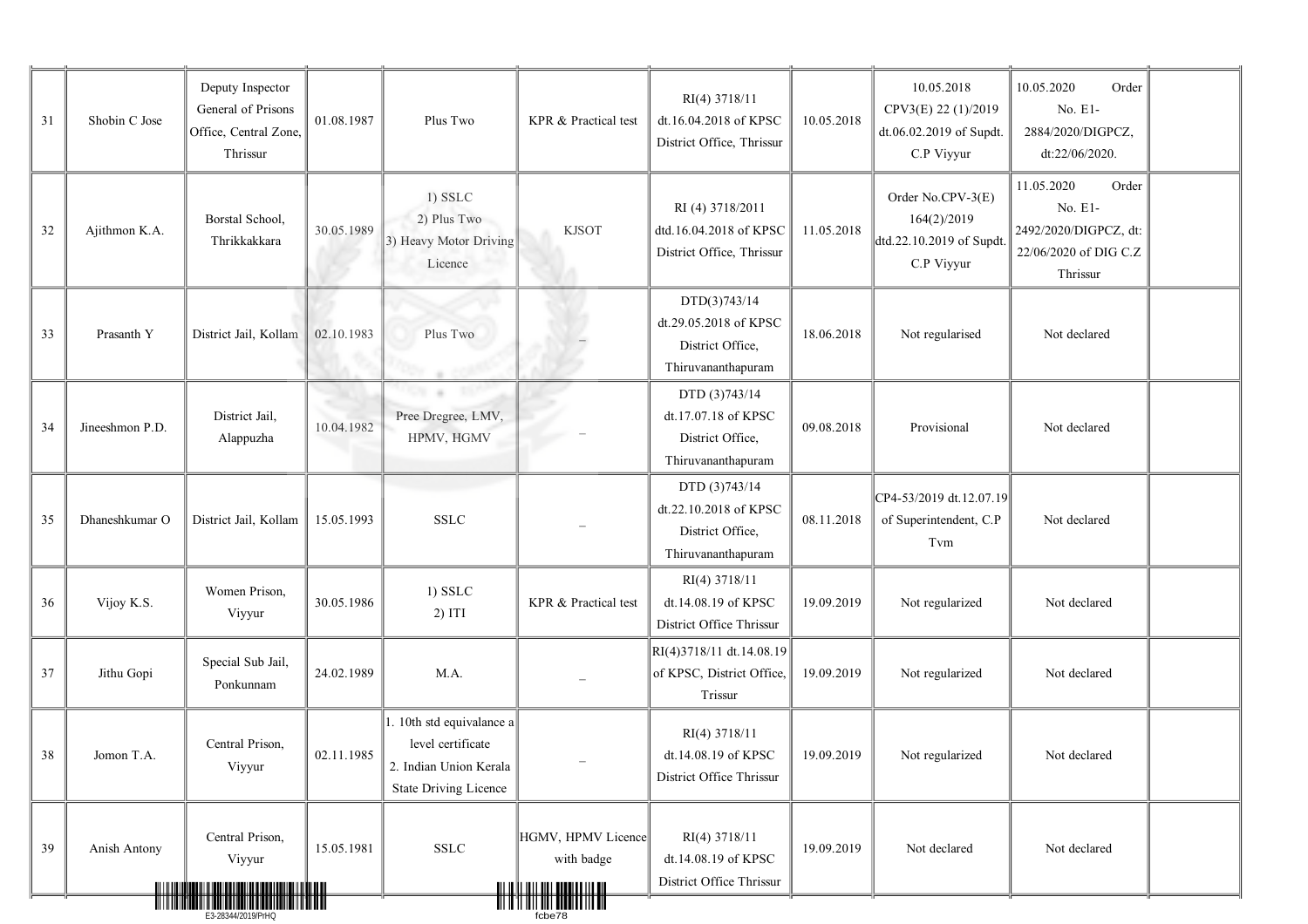| 40 | Chandrasenan T.V | Sub Jail, Viyyur                                                                                                            | 28.05.1978 | ${\tt SSLC}$                             |                                  | RI(4) 3718/11<br>dt.14.08.19 of KPSC<br>District Office Thrissur     | 23.09.2019 | Not Regularized | Not Declared |  |
|----|------------------|-----------------------------------------------------------------------------------------------------------------------------|------------|------------------------------------------|----------------------------------|----------------------------------------------------------------------|------------|-----------------|--------------|--|
| 41 | Don Mathew       | Central Prison,<br>Viyyur                                                                                                   | 06.01.1990 | ${\tt SSLC}$<br><b>COLLECTION</b>        | HGMV, HPMV Licence<br>with badge | RI(4) 3718/11<br>dt.14.08.19 of KPSC<br>District Office Thrissur     | 23.10.2019 | Not regularized | Not declared |  |
| 42 | Shihas M.A       | Sub Jail, Aluva                                                                                                             | 12.05.1988 | <b>SSLC</b><br><b>MMV</b>                |                                  | RI(4) 3718/11<br>dt.14.08.19 of KPSC<br>District Office Thrissur     | 19.09.2019 | Not regularized | Not declared |  |
| 43 | Praveen M.N      | Open Prison,<br>Nettukaltheri                                                                                               | 08.02.1985 | Plus Two, HPMV,<br><b>HGMV</b> Badge     |                                  | DTD(3)743/14(1)<br>dt.30.08.19 of KPSC<br>District Office, Tvm       | 10.10.2019 | Not regularized | Not declared |  |
| 44 | Ajeesh C.M.      | Central Prison,<br>Thiruvananthapuram                                                                                       | 17.05.1985 | VHSE, HPMV, HGMV<br>Badge                |                                  | DTD(3) 743/2014(1)<br>dt.30.08.19 of KPSC<br>District Office, Tvm.   | 11.10.2019 | No              | Not declared |  |
| 45 | Anishad S        | District Jail,<br>Thiruvananthapuram                                                                                        | 18.04.1984 | Pree- degree, HPMV,<br><b>HGMV</b> Badge |                                  | DTD(3)743/2014<br>dt.30.08.19 of KPSC,<br>District Office, Tvm       | 14.10.2019 | Not regularized | Not declared |  |
| 46 | Rajesh R.S.      | Special Sub Jail,<br>Neyyattinkara                                                                                          | 22.01.1982 | B.Com, HPMV, HGMV<br>Badge               |                                  | Advice Letter No.DTD(3)<br>$743/14(1)$ dt.30.08.19 of<br>KPSC. Tvm   | 10.10.2019 | Not regularized | Not declared |  |
| 47 | Ajeesh M.S       | Open Prison,<br>Nettukaltheri                                                                                               | 17.05.1986 | B.A, HPMV, HGMV<br>Badge                 |                                  | DTD(3)743/14(1)<br>dt.30.08.19 of KPSC<br>District Office, Tvm       | 10.10.2019 | Not regularized | Not declared |  |
| 48 | Rajaneesh Joseph | Central Prison,<br>Thiruvananthapuram                                                                                       | 18.03.1979 | SSLC, HPMV, HGMV                         |                                  | DTD(3) 743/14-1<br>dt.30.08.19                                       | 11.10.2019 | Not regularized | Not declared |  |
| 49 | Vinodh K.R.      | Central Prison,<br>Thiruvananthapuram                                                                                       | 07.02.1979 | ${\tt SSLC}$                             |                                  | DTD(3) 743/14-1<br>dt.30.08.19                                       | 11.10.2019 | Not regularized | Not declared |  |
| 50 | Kiran Kumar S.L  | District Jail,<br>Pathanamthitta<br>. הור זה הה" זו זו זה ומה רומנים מותו מה רומנים מות המשך זו זה משפח "מרומנים" בין זה דו | 05.04.1990 | B.Com, HPMV,<br><b>HGMV</b>              |                                  | DTD (3) 743/14 (1)<br>dtd.30.08.2019 of KPSC<br>District Office, Tvm | 10.10.2019 | Not regularized | Not Declared |  |